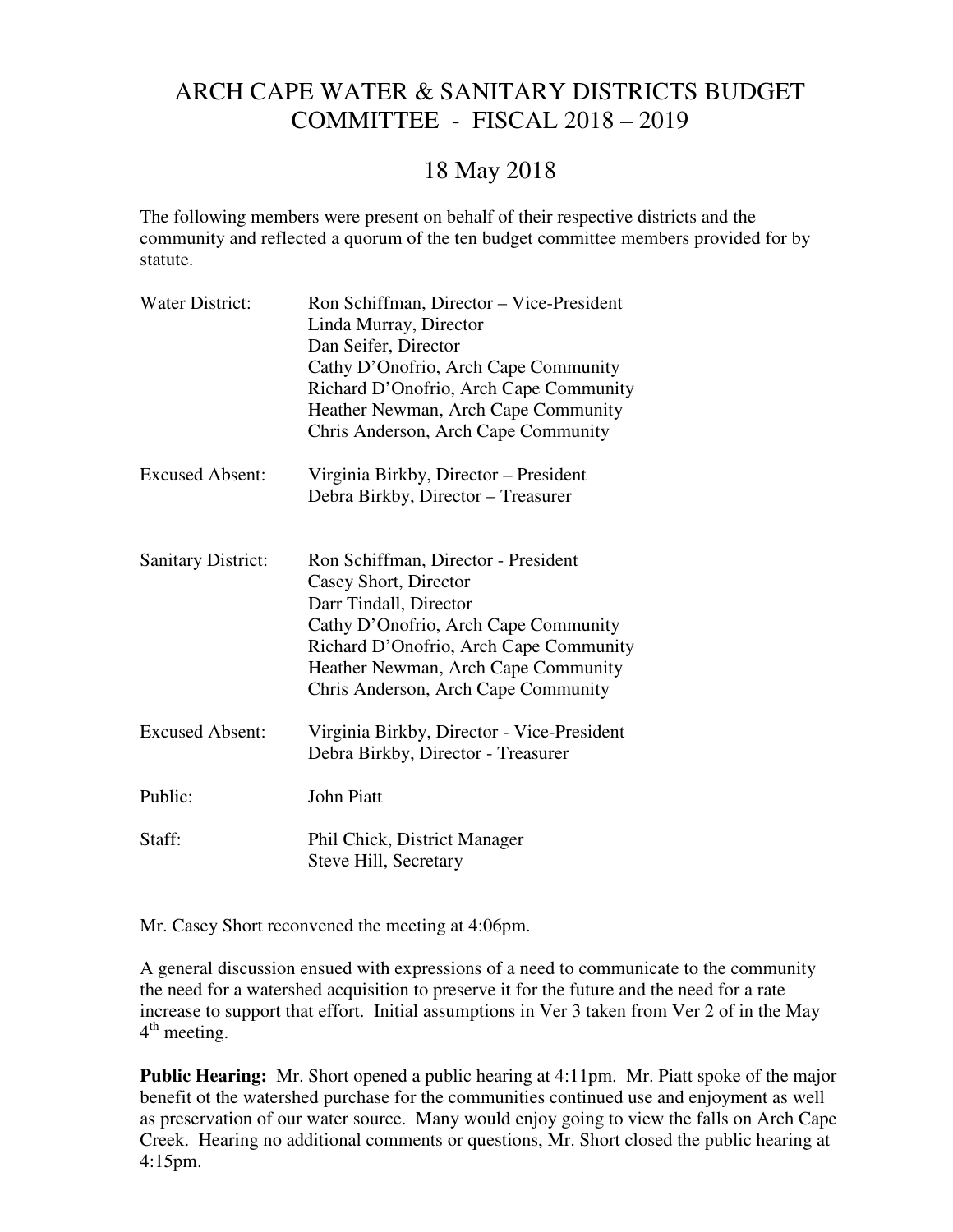**Continued consideration of Proposed 2018-19 Fiscal Budgets & Long Range Financial**  Plans: The original Ver 3 revenue projections presented to the committee reflected a rate of \$172.00 per quarter by staff accompanied by a reduction in contingency provision and liquidity reserve. Mr. Seifer said that he had expected staff to present a rate which would support the previously existing planning assumptions for operating reserves which the board could either support or modify. An interactive calculation of that rate was made for display by the available SVGA projector resulting in a ¾" rate of \$196.00 per quarter which would retain a full contingency provision and liquidity reserve. A discussion ensued of the relative merits of different quarterly rates for the district.

- 1) Mr. Seifer moved to approve a quarterly rate of \$196.00 preserving a 16% operating reserve and establishment of a 15% contingency expense provision which was seconded by Mr. Schiffman. Mr. Seifer voted yes. Mr. Schiffman, Ms. Murray, Mr. Short, Ms. Tindall, Ms. Cathy D'Onofrio, Mr. Richard D'Onofrio, Ms. Newman and Mr. Anderson voted no. Motion failed.
- 2) Mr. Richard D'Onofrio moved to approve a quarterly rate of \$172.00 which was seconded by Ms. Tindall. Mr. Richard D'Onofrio, Ms. Heather Newman and Mr. Chris Anderson, Ms. Murray and Mr. Seifer voted yes. Mr. Short, Mr. Schiffman, Ms. Tindall and Ms. Cathy D'Onofrio voted no. Motion failed.
- 3) Ms. Tindall moved to approve a quarterly rate of \$152.00 which was seconded by Ms. Murray. Ms. Tindall, Ms. Murray, Ms. Cathy D'Onofrio, and Mr. Short voted yes. Mr. Schiffman, Mr. Seifer, Ms. Heather Newman and Mr. Chris Anderson voted no. Mr. Richard D'Onofrio abstained. Motion failed.
- 4) Mr. Schiffman moved to approve a quarterly rate of \$160.00 which was seconded by Ms. Tindall. All in favor. Motion carried.

A view was expressed which met with support that consideration should be given in future to annual rate adjustments over keeping rates flat for two to three years and then modifying them.

 **Water District:** Version 3 of the proposed budget from staff was reviewed with the following actions taken.

- Undesignated Balance from \$94,061 to \$76,597
- Revenue shown in Ver 3 for \$160 / qtr to \$161,924
- Operating Reserve adjusted to \$31,488 from \$14,024
- Revenue from Sanitary District IGA to \$124,722 from \$125,114
- Manager & Operator compensation retained from Ver 2
- FICA corrected from \$10,120 to \$9,783
- PERS corrected from \$12,091 to \$11,688
- Materials & Services expenses retained from Ver 2
- Transfer of \$5K to Capital Fund dropped
- Contingency to \$38K from \$39K
- Operating Reserve at \$31,488 from \$14,024
- Undesignated to \$5,328 from \$7,257
- Capital Fund SDC Revenue corrected to \$10,934 from \$12,334 with \$700 per hookup fees reflected in General Fund revenue
- Capital Fund contingency to \$77,913 from \$84,313